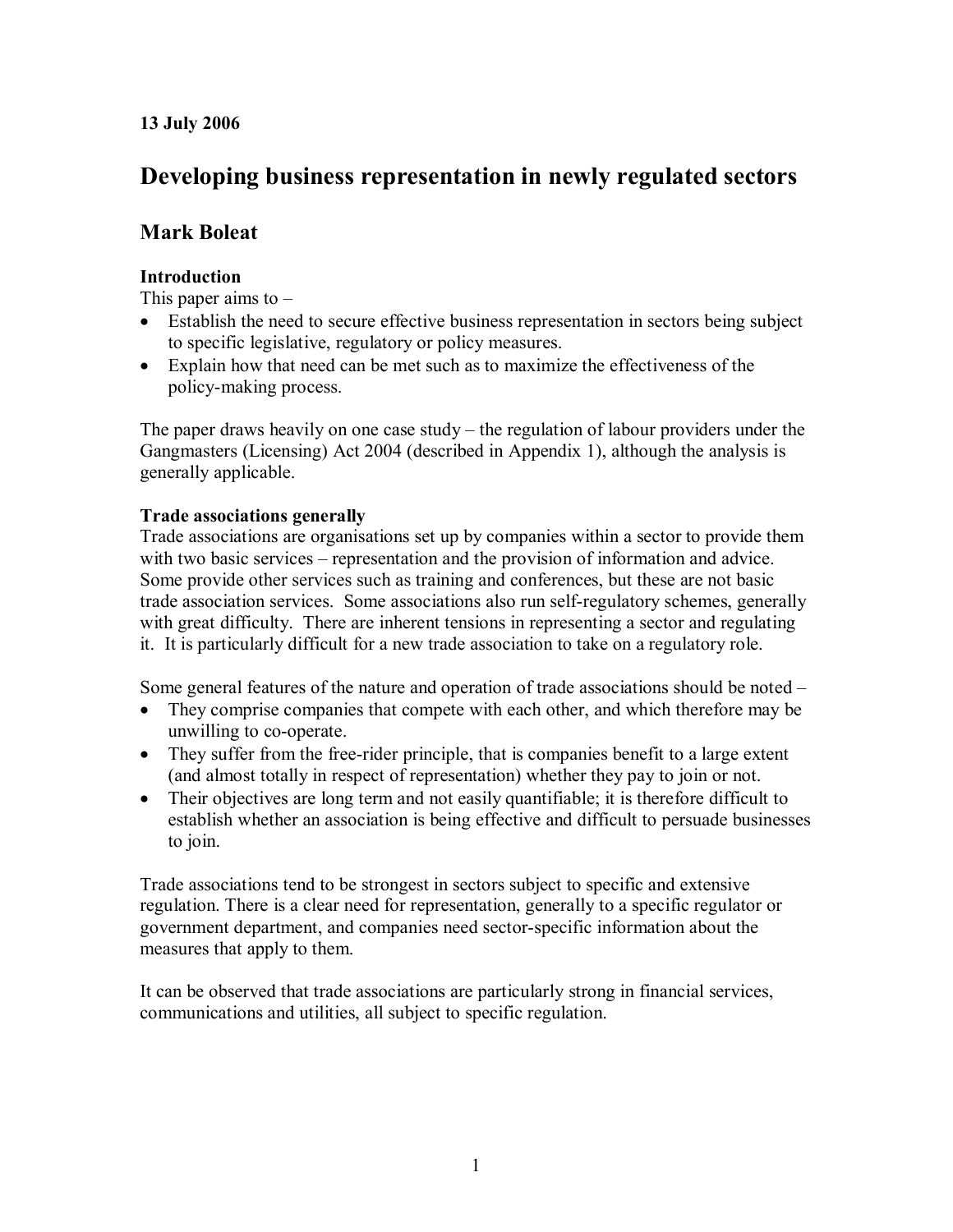## **The role of trade associations in policy-making**

Some officials may see trade associations as "the enemy", seeking to frustrate the wishes of government. In practice, good trade associations substantially aid the policy-making process –

- They can provide the views of the industry through a single source, rather than many individual companies. Good associations are also expert on public policy and therefore present views in a way that is relevant to the process and do not, for example, demand things that cannot be done.
- They can be an informal sounding board at the early stages of the policy-making process. This should help ensure that the industry, the issues, and the implications of possible policy measures are properly understood.
- · Staff of an association should be expert on their sector and the relevant regulation and legislation, and therefore can be a useful resource to policy makers. They can provide factual information when needed and can usefully provide a check, particularly to help ensure that draft legislation and regulations are not faulty and will achieve their desired purpose.
- They can help "sell" policies and regulations to a sector if they have been consulted and involved.
- They can be a counterweight to other lobbying bodies, such as environmental groups and trades unions.
- · They can be a channel of communication between an industry and the government. This can include using the association as a cover for an official view that could not otherwise be given. (Wording such the following can be useful: "The association believes that the government's current intention is to introduce the new regulations  $from \dots$ )

However, trade associations can bring these benefits to the process only if they are effective. This requires that –

- They effectively represent the interests of their members.
- They have staff who can add value through their own knowledge of the sector and of regulation.

In turn, these require that their membership covers a reasonable proportion of their sector and that they are adequately funded.

## **The specific problem in newly regulated sectors**

For reasons that have already been explained trade associations tend to be strongest in sectors subject to specific regulation. They tend to be weak or non-existent in sectors which are being newly subject to regulation. This is largely because there has been no need for a representative voice or for specific information and advice services. The sector may also have problems that have precipitated the need for regulation that in turn may make it difficult for a trade association to be effective. Those companies engaging in malpractice which leads to regulation tend to be unwilling to support a trade association, and may actively obstruct any association.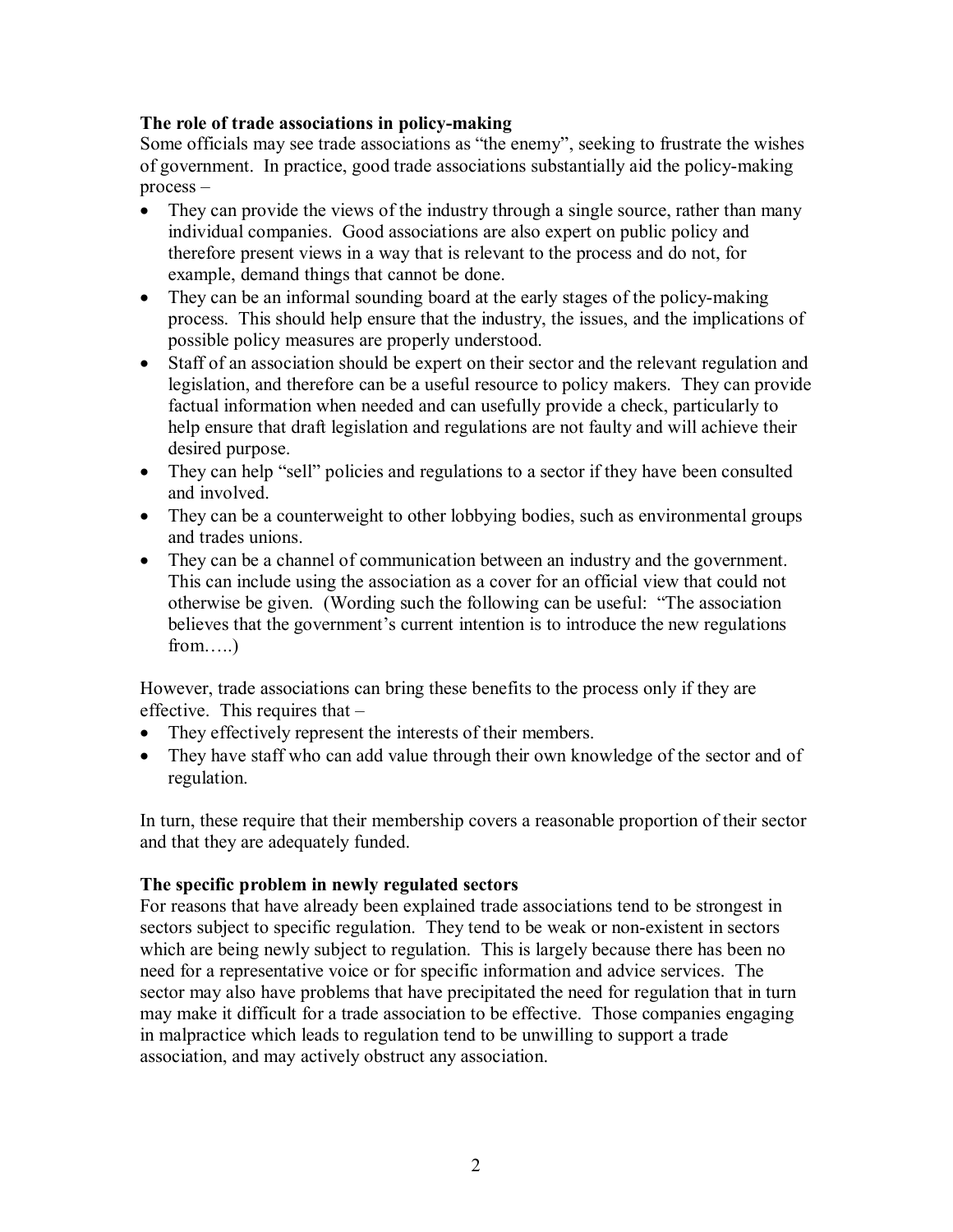However, a sector being subject to regulation for the first time needs an effective representative voice, and government also needs a strong association for the reasons set out earlier. In short, there is likely to be a need for a strong trade association, but one will not exist.

In such circumstances efforts will be made by some of the market participants to establish a new association or to strengthen an existing one. Such attempts generally fail for one or more of several reasons –

- In the case of an existing association the staff are not capable of doing what is now required.
- · Most businesses will not understand the need for a strong association, and therefore will not be prepared to finance it, until it is too late.
- The distrust between competing institutions cannot quickly be overcome in such a way as to allow the association to have effective leadership from its members.
- There is lack of understanding about how to establish a trade association even if there is a willingness to do so.

There generally needs to be a kick-start which requires significant funding – often more than is likely to be available from potential members in the short term. The funding is likely to be a minimum of £50,000 a year and more realistically £100,000 a year. This sum has to be sufficient to allow the employment of a top quality director part time and the establishment of a website (all the infrastructure a modern trade association needs). This funding can come from one of five sources –

- · A group of large companies in the sector. This is possible only where the sector has a group of relatively large companies willing and able to provide the necessary finance. This model was followed in the establishment of the Council of Property Search Organisations – an association was needed because of the introduction of home information packs.
- A large customer or supplier who recognises the need for a strong trade association and for whom it is worthwhile to provide the necessary financial support. This model was followed in the establishment of the Organisation for Adult Trades and Services where the financial support came from a significant customer – the Festival of Erotica. That association eventually collapsed because the sponsor wanted too much control. The model was used more successfully in the establishment of the Association of Independent Financial Advisers, where the financial support came from the life offices that obtain business from financial advisers.
- An individual willing to run the association and take the financial risk in so doing in the hope that the association will become viable in the longer term. This model has been used in the establishment of the Association of Labour Providers.
- Regulators. In some sectors (financial services and communications for example) regulators do this to some extent by funding practitioner panels. Where a new regulatory regime is being established funding may be available to support a new association.
- · Other public bodies. Various domestic and international bodies have funds that in particular circumstances can be used to support the establishment of trade associations. Examples include –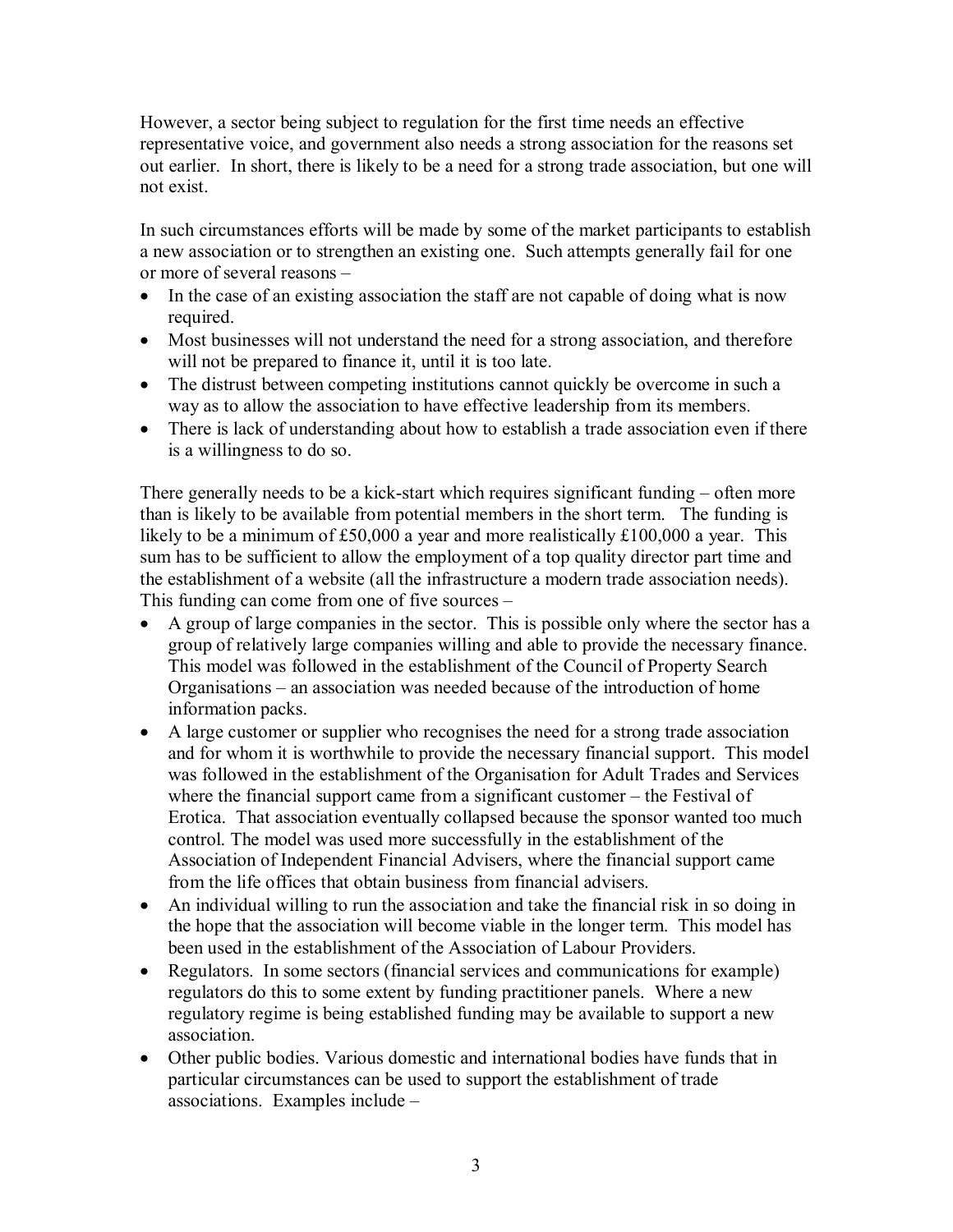- o The London Development Agency, the European Union and the Learning and Skills Council have helped to fund the establishment of the Ethnic Beauty and Hair Association.
- o The European Commission has funded the establishment of an association for the Earth Observation service sector.
- o The United Nations Development Program has funded the establishment of the Somali Money Transmitters Association (which notwithstanding its name is a British organisation).

Appendix 2 gives more information on these examples.

As a general observation, the availability of money to fund a new association and the need for such an association are not strongly related.

## **Management and administration of a new association**

There is now a fairly well trodden route that can be followed to establish a new association.

The first stage is to adopt a standard, four page, constitution for a new trade association that has worked effectively for a number of associations (including the Council of Mortgage Lenders, the Association of Independent Financial Advisers, the Organisation of Adult Trades and Services, the Council of Property Search Organisations, the Association of Labour Providers and the Ethnic Beauty and Hair Association). The basic features are –

- The association is unincorporated.
- · Management is in the hands of an executive committee to which everything is delegated.
- · The executive committee has power to appoint a director.
- · Transitional provisions set out the names of the initial executive committee (to serve until the first AGM) and the initial subscription scale.

This constitution can then be used as the basis for a modest "prospectus" which should be sent to all companies in the sector inviting them to join.

The modern association can be run entirely on a virtual basis. There is no need for a physical office or administrative staff. The necessary infrastructure comprises –

- A virtual office giving an address and telephone answering service (available for £50 a month from the London Center).
- · A website as the means of communication to members and the outside world (set up cost about £2,000 and perhaps £2,000 a year to manage).
- · The use of e-mail as a means of communication with members.
- Borrowing or hiring meeting rooms as necessary.

Where a new association is of significant size then it may be necessary to have administrative support. This can be provided by another trade association, preferably in a related field, or by a specialist association management company such as Kingston Smith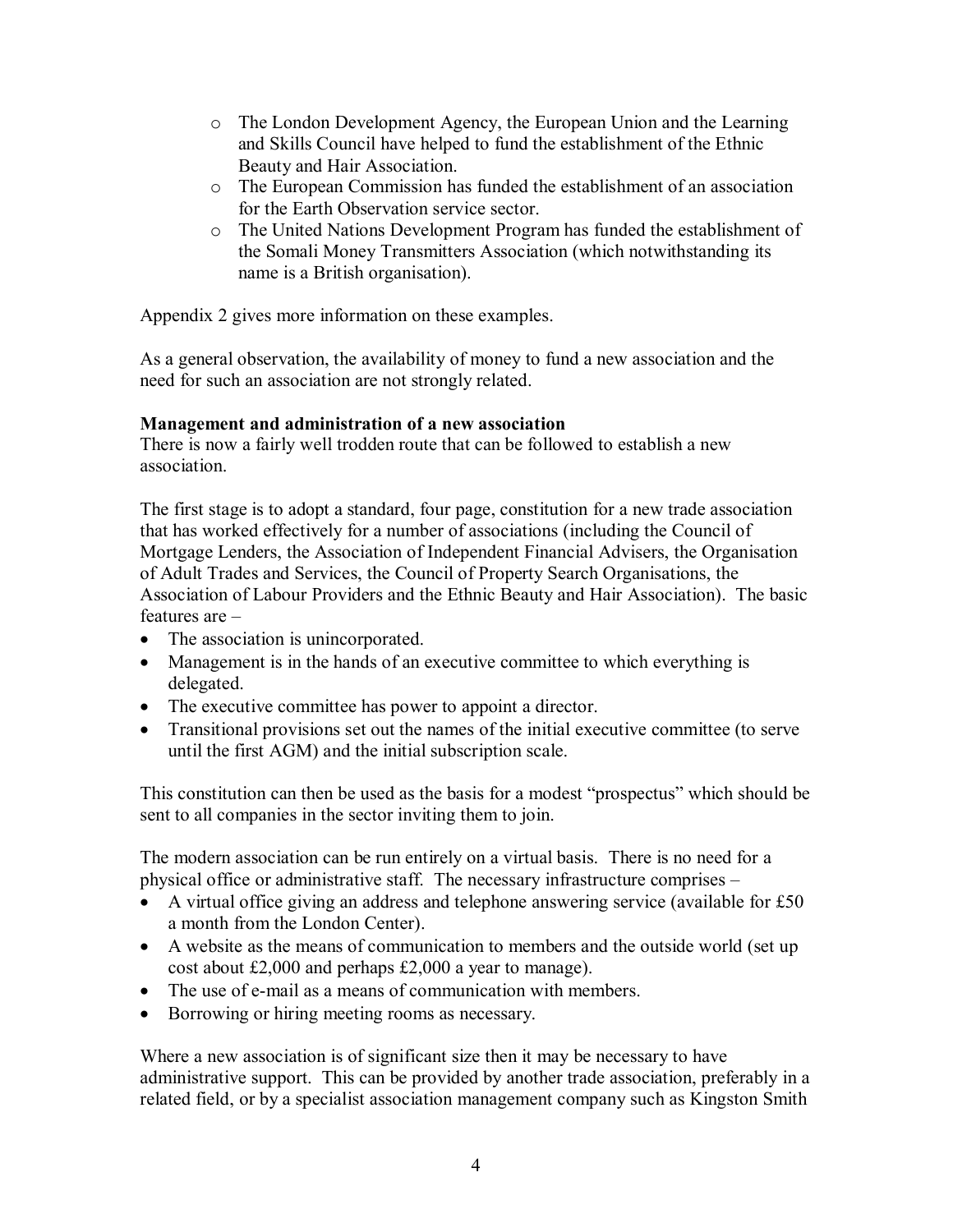Association Management or Associa. However, this is likely to cost a minimum of £15,000 a year.

Adopting this approach means that the Association has no fixed costs and no commitments. The need for trade association services will change as a new regulatory regime is put in place. It might be appropriate after a few years for the new association to be absorbed into a larger one, to merge with another, to expand rapidly or even to close down. This approach allows such developments to take place at minimal cost.

## **Leadership of the Association**

A new association, particularly one that has to deal with a major new regulatory regime, needs exceptional leadership, which has the necessary experience and standing to "hit the ground running". This can be provided only by an experienced trade association professional or someone else with the necessary public affairs experience. Generally, the position can be part time – one or two days a week. A rate of between £500 and £1,000 a day will need to be paid, depending on circumstances.

Such a person can be the director with the chairman coming from a member – but only if there is such a person who can command the respect of the whole industry and who will be an effective chairman. The director role can be combined with that of chairman, particularly where there is no ideal candidate from within the industry. The association is therefore run by an executive chairman. This model has worked well in the Council of Property Search Organisations (chaired by Fiona Hoyle, former Senior Legal Adviser to the Council of Mortgage Lenders) and the Association of Labour Providers (chaired by Mark Boleat, former Director General of the Association of British Insurers).

There is a third model, an independent chairman combined with a professional director. This can work only if the two people get on and the necessary funding is available – although there may be some people willing to do the chairmanship on a pro bono basis.

### **How government can help a newly established association**

The first question for government or a regulator is whether there is a need for a strong trade association to help ensure that public policy objectives are achieved. This is a judgment call. If there is a need the next question is how can the association be established or strengthened. This requires some knowledge of the industry and the people in it. The necessary work can be done in-house or through a modest consultancy exercise  $(\text{\pounds}5,000 - \text{\pounds}10,000)$  depending on the sector).

Based on this exercise officials or ministers can adopt one of four courses of action –

- · Persuade an existing association in a related field to take on the task.
- · Where the industry is relatively concentrated, persuade the chief executives of the large companies of the importance of having a strong trade association and ask them to commit the necessary resources.
- Where there are significant customers or suppliers persuade them to provide funding.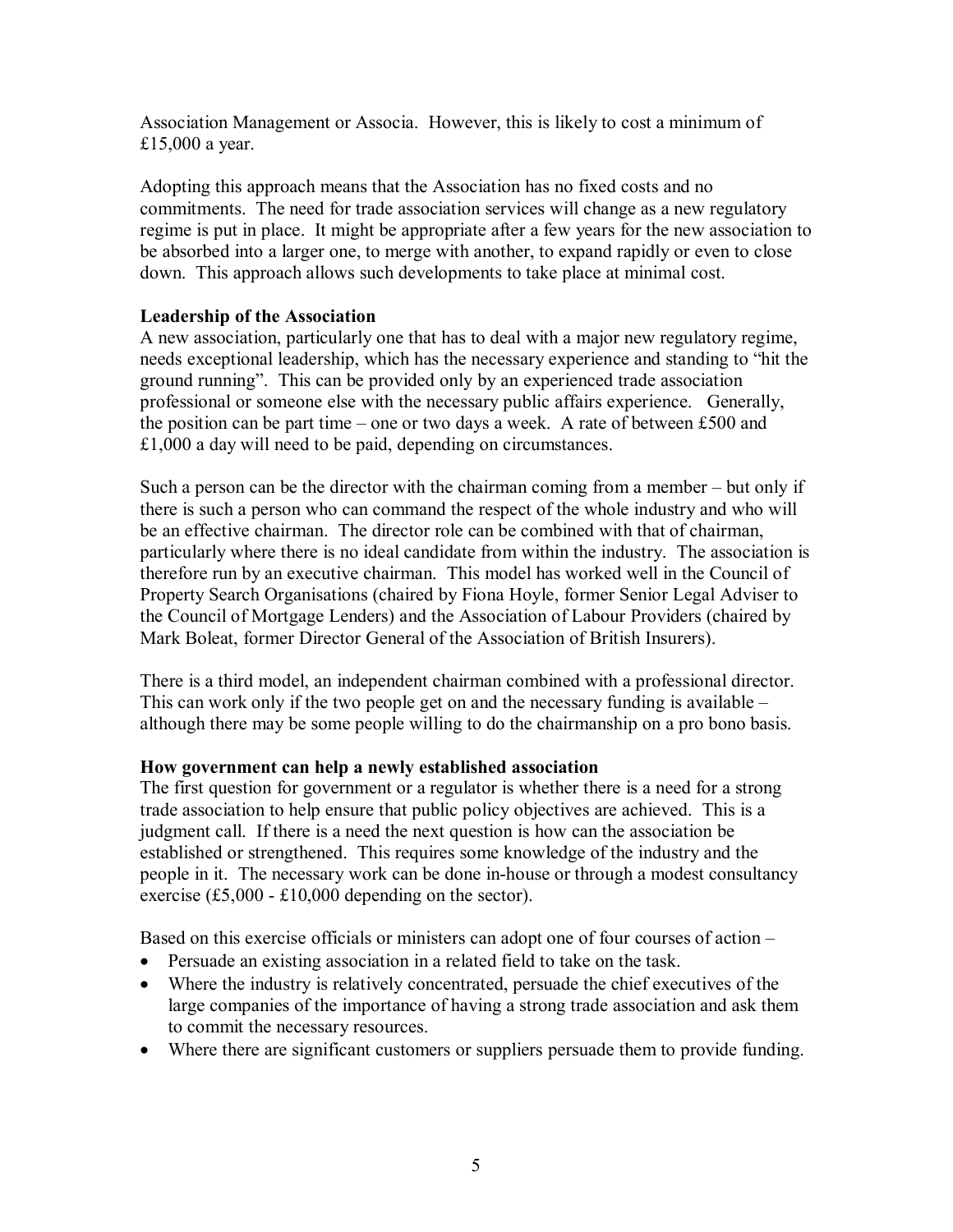• If none of the above is feasible provide the necessary start-up funding on the basis of a scoping report (which should be an extended version of the report mentioned in the previous paragraph).

Officials may also be able to help by pointing the industry towards suitable consultants or potential chairmen where an external chairman is necessary.

When an association has been established there is some concrete help that can be given to help "sell" the association to its actual and potential membership and to convince the executive committee members that they are involved in an important organisation –

- · Making available meeting rooms free of charge.
- · Officials offering to attend part of executive committee meetings to brief the committee on developments and discuss issues.
- The Minister offering to meet the Association or speak at any meeting it may organise.
- · Appropriate mentions of the association in speeches and policy documents.
- · Providing as much help as possible on a day-to-day basis to the director of the association.
- Ensuring that other government departments and stakeholders are aware of the new association and that it can be of help to them.

There is a chicken and egg problem here. This sort of help can be given only if the association is effective – but such help may well be essential in order to make the association effective. Judgment is needed here.

### **Concluding comments**

The good trade association makes a vital contribution to the policy-making process and should be seen by officials as a valuable resource. They are particularly needed in areas being subject to major policy or regulatory actions, but in such areas any trade associations are likely to be weak and ineffective.

A good association does not materialise because there is a need for it, even if the industry wants it and is willing to pay for it. There is a need for leadership and a role for government at least acting as a catalyst and possibly taking a more interventionist role. The benefits to the policy-making process should be substantial and the costs modest.

#### \*\*\*\*\*\*\*\*\*\*\*\*\*\*\*\*\*\*\*\*\*\*\*\*\*\*\*\*

Mark Boleat is a consultant who specialises in trade association structures and governance. He has been involved in the establishment of nine new associations and in mergers and other restructuring in eight industries. Previously he was chief executive of three major national association. He has written a number of books on trade association3.

Boleat Consulting Tel: 01923 840498/07770 441377 E-mail: [mark.boleat@btinternet.com](mailto:mark.boleat@btinternet.com) Website: www.boleat.com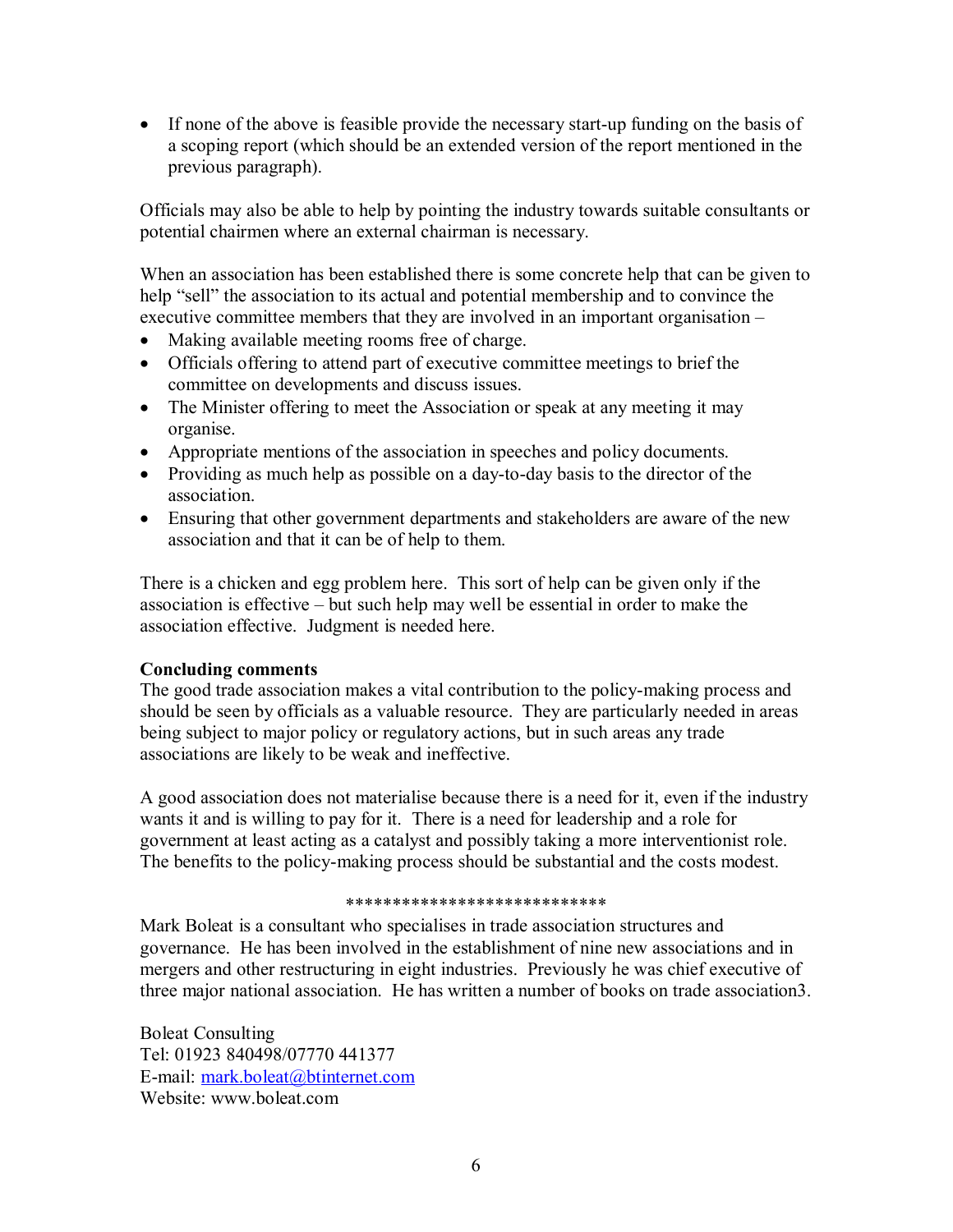## **Appendix 1**

## **Case study – Association of Labour Providers**

This case study previously explains how, with the support of Defra, the Association of Labour Providers developed from nothing in early 2004 to a fully effective trade association.

## **The need for an association**

For some years there has been extensive malpractice in the provision of contract labour to the food industry. Beginning in 2003 attempts were made to deal with the issue through an industry coalition under the auspices of the Ethical Trading Initiative, and driven to a large extent by the trades unions. The chosen policy measures were a binding code of practice, enforced through the supermarkets, and pressure for legislation through a private member's bill. In fact, the Morecambe Bay tragedy led to the private member's bill becoming law. The labour providers, at whom such measures were aimed, were scarcely involved in the process, just one labour provider participating in the policy debate.

An existing association should have represented the interests of labour providers. The Recruitment and Employment Confederation (REC) is a large national trade association whose members include labour providers. However, the REC chose to ignore the issue, partly because it did not want to be seen to be involved in the "gangmaster" issue and partly because it failed to understand the importance of the issue to its members. The REC was invited to get involved by a number of parties but declined – until very late in the day and then only half-heartedly.

### **The establishment of the Association**

Defra was conscious of the need to involve the industry in the policy debate and took the initiative by arranging meetings of labour providers in East Anglia. This was done with the assistance of Dr Jennifer Frances, the leading academic on the subject. Dr Frances, in turn, took the initiative to invite Mark Boleat, a trade association consultant, to attend a meeting of labour providers in Cambridge in January 2004 and to outline the steps that would have to be taken to establish a trade association. Mark Boleat saw the need and potential for a trade association and offered to establish one and run it for a limited period as executive chairman, working at risk.

The Association was duly established by 18 companies. It adopted the standard constitution for a new association, acquired an accommodation address and telephone answering service and established a website. It was up and running and reasonably effective within two weeks of the decision being made to establish it. However, the 18 companies contributed under £10,000 in subscription income and no financial support was forthcoming from the supply chain or Defra. The Association needed to increase membership rapidly in order to become viable. It failed to do this, partly because potential members did not understand the need for an association, partly because no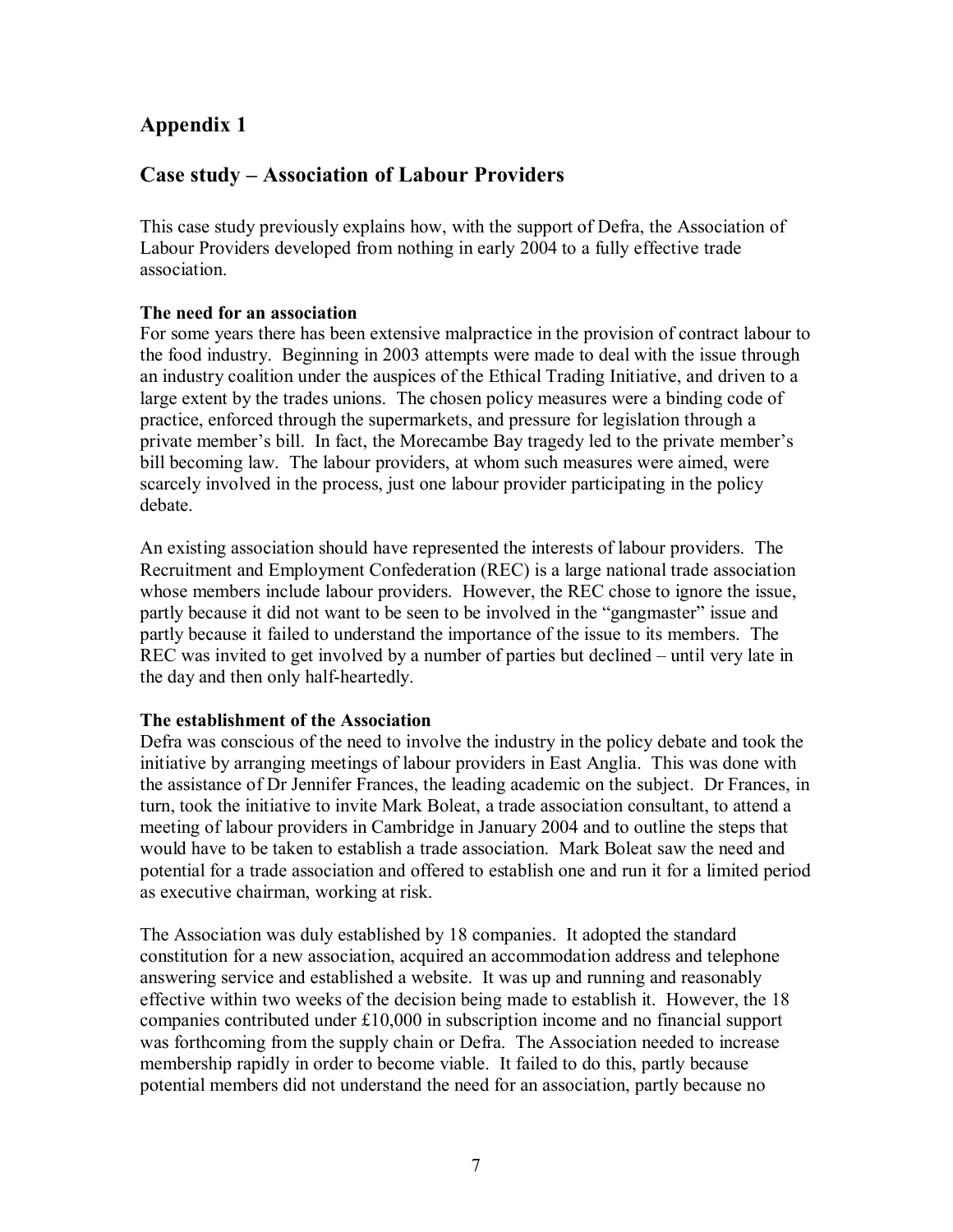resources were available for marketing and partly because of concern about the activities of some of the members of the initial Executive Committee.

However, the need for an association was growing as the industry coalition was finalising the code of practice and, as a result of the Morecambe Bay tragedy, the government's decision to adopt the private member's bill to regulate labour providers. The Association quickly and effectively became involved in the policy debate by drawing on the practical experience of the members, the knowledge of Dr Frances (who served as an unpaid adviser to the Executive Committee) and the trade association experience of the executive chairman.

## **Support for the Association**

Defra gave as much practical support as possible –

- · Meeting rooms were made available free of charge for Executive Committee meetings.
- Defra officials attended meetings of the Executive Committee and freely joined in the discussion on the major issues.
- · Defra ministers made themselves available to meet the Chairman and the Executive **Committee**
- Defra officials readily responded to any requests for information and advice from the Association.
- Defra effectively promoted the association to other government departments and stakeholders.

The Association failed to attract the critical mass of members needed to make it viable, raising just £17,000 of subscription income in the first year and recording a loss of mover £22,000. It was kept afloat by the Chairman working on a pro bono basis.

The fortunes of the Association improved early in 2005 due to further Defra support and also support from the supply chain. Defra was able to use funding available to implement the Gangmasters (Licensing) Act to give financial support to the Association for two projects –

- · A greatly enhanced website including a member only section.
- · A membership campaign run by a consultancy.

By this stage the Association had published a useful series of briefs for its members on topical subjects and also provided a limited range of services such as insurance and a stakeholder pension scheme. It was seen to be an effective and efficient association.

At this time supply chain support also materialised. Some of the major supermarket groups strongly encouraged their suppliers to use only labour providers that were members of the Association.

The combination of these factors led to the number of members increasing from 46 at the beginning of 2005 to 112 by the end of June, with subscription income running at a little under £50,000. The number increased to 135 by the end of the year. There was some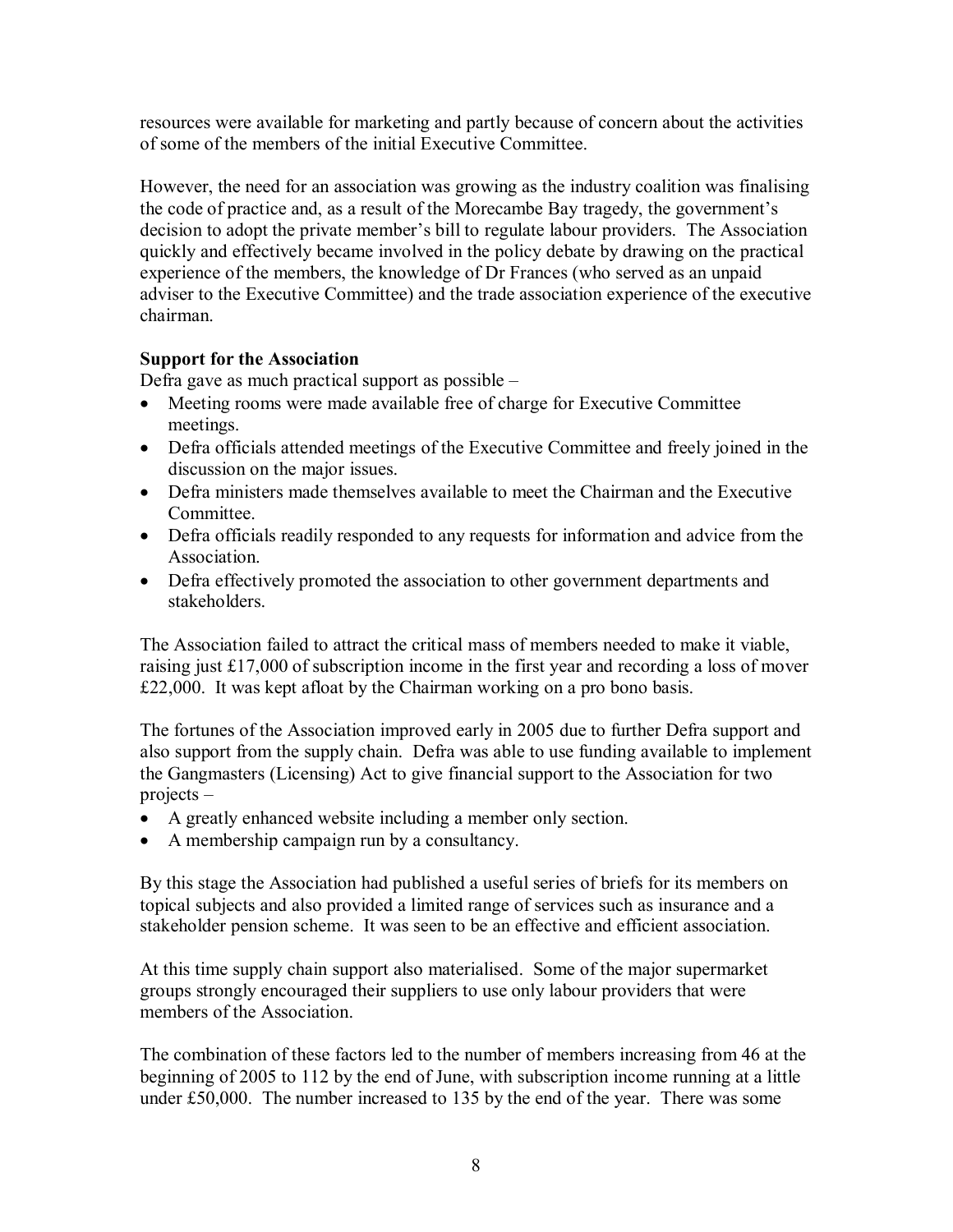fall- off in membership when subscriptions were renewed in early 2006, but also some new members joined. In July 2006 the Association had 117 members.

## **Sustainability**

The Association has never been financially viable. At the end of 2005 it had an accumulated deficit of nearly £30,000. There is little prospect of this deficit being paid off. The Chairman intends to retire in the final quarter of 2006. The Association has achieved a great deal and if it closes down it can be counted a success. However, there is still a need for an association, in particular to provide an information and advice service. The Association is looking at two possible options –

- Another consultant taking on the role.
- Another trade association taking the ALP under its wing.

Some external financial support is ideally needed combined with a partial write off of the accumulated deficit.

## **Some lessons**

The ALP was established and has been effective because of a combination of factors each of which was essential –

- The clear need for an association because of the imposition of a new regulatory regime and the failure of the existing association, the Recruitment and Employment Confederation, to be involved.
- Support by Defra in getting labour providers together and providing concrete support to the Association.
- · A group of labour providers who saw the need for the Association and who were willing to become involved in the Executive Committee.
- The role of Dr Jennifer Frances in helping to get labour providers together, providing expert advice on the issues and involving Mark Boleat.
- Mark Boleat for providing the necessary trade association skills and also for bearing the financial risk.
- · The supermarkets for encouraging labour providers to join.

What could have been done better? Had the Association been established with start-up funding of £50,000 it would have been able to become fully effective more rapidly. Resources could have been devoted to a marketing campaign and the development of services which would have led to increased membership at an earlier stage.

\*\*\*\*\*\*\*\*\*\*\*\*\*\*\*\*\*\*\*\*\*\*\*\*\*\*\*\*\*\*\*

For further information about the Association see the website [www.labourproviders.org.uk](http://www.labourproviders.org.uk/)